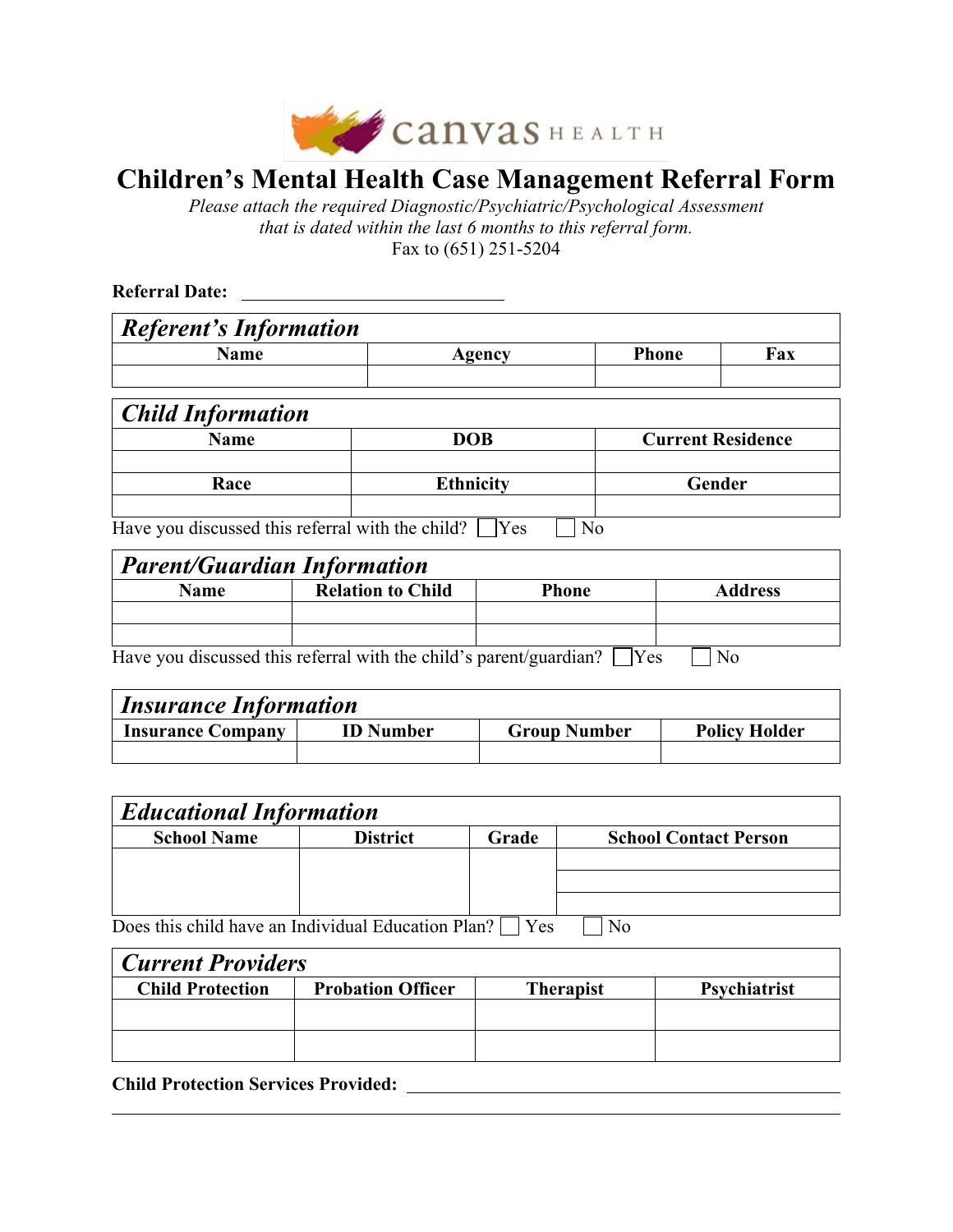| <b>Community Corrections Services Provided:</b> The Community Corrections Services Provided:                                                                                                 |
|----------------------------------------------------------------------------------------------------------------------------------------------------------------------------------------------|
|                                                                                                                                                                                              |
| <b>Therapy Involvement:</b> Therapy Involvement:                                                                                                                                             |
|                                                                                                                                                                                              |
| Describe and outline history of community based care: __________________________                                                                                                             |
|                                                                                                                                                                                              |
| Describe child's symptoms of mental illness:                                                                                                                                                 |
|                                                                                                                                                                                              |
| Please state need for Children's Mental Health Case Management Services: (Gaps in service<br>delivery system, where and why case coordination may be needed, what you see as advocacy needs, |

<u> 1989 - Andrea San Andrea San Andrea San Andrea San Andrea San Andrea San Andrea San Andrea San Andrea San An</u>